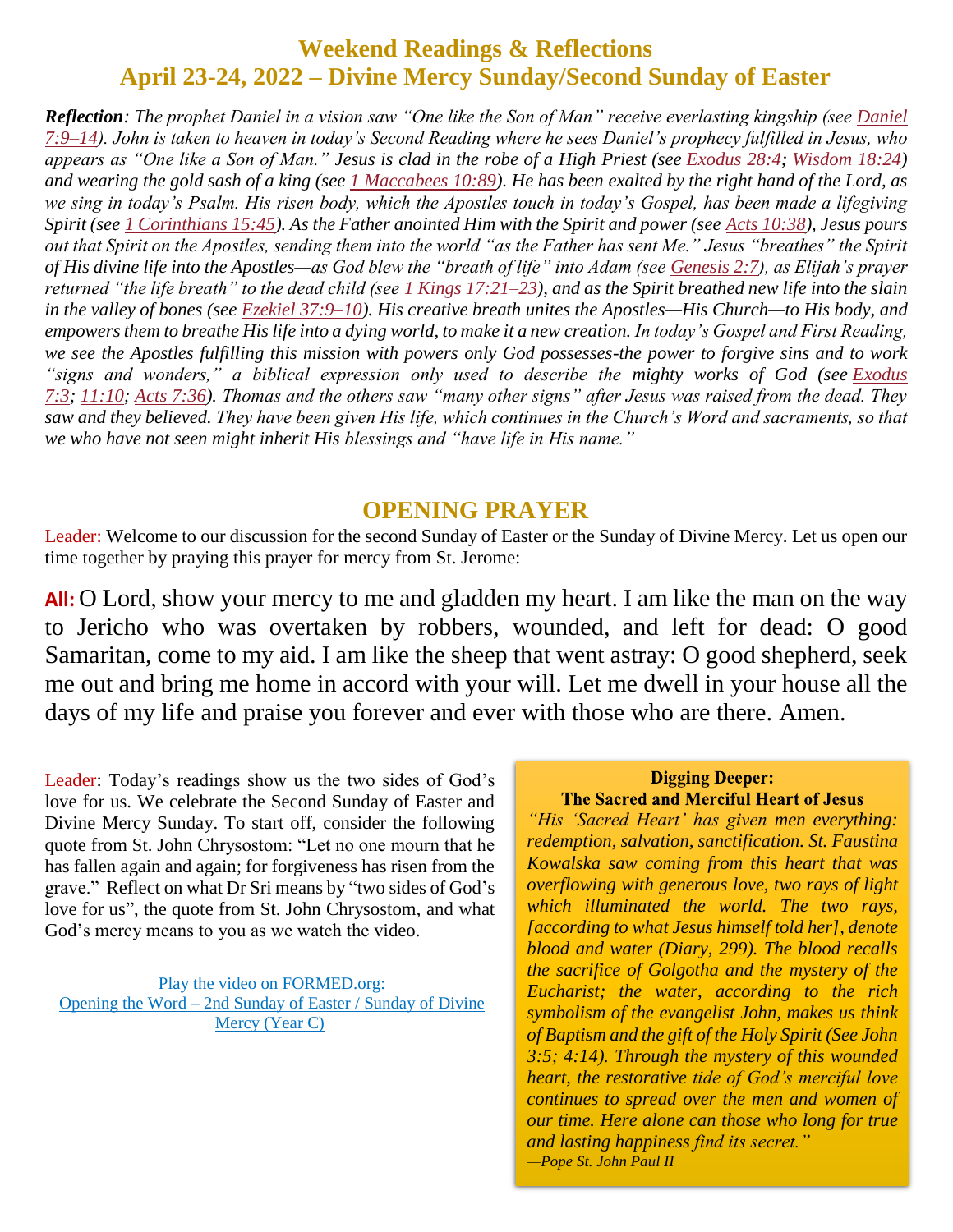# **FIRST READING** ~ Acts 5:12-16 ~

Many signs and wonders were done among the people at the hands of the apostles. They were all together in Solomon's portico. None of the others dared to join them, but the people esteemed them. Yet more than ever, believers in the Lord, great numbers of men and women, were added to them. Thus they even carried the sick out into the streets and laid them on cots and mats so that when Peter came by, at least his shadow might fall on one or another of them. A large number of people from the towns in the vicinity of Jerusalem also gathered, bringing the sick and those

disturbed by unclean spirits, and they were all cured. *Early followers of Jesus were fearful that authorities would persecute them and their families. Consequently, many dared not join the Apostles in the Temple porch.* 

 *Is there something you would like to join in your Church family but are scared for some reason? What would help you get over your fear or resistance?*

*Easter changed the disciples. A presence and power of Christ comes out of Peter that heals the sick and disturbed. It is primarily actions and signs that helped people believe.*

 *What signs and wonders could be done by your hands to bring Christ to the sick and disturbed?*

### **SECOND READING**

#### $\sim$  Revelations 1:9-11a, 12-13, 17-19  $\sim$

I, John, your brother, who share with you the distress, the kingdom, and the endurance we have in Jesus, found myself on the island called Patmos because I proclaimed God's word and gave testimony to Jesus. I was caught up in spirit on the Lord's day and heard behind me a voice as

loud as a trumpet, which said, "Write on a scroll what you see." Then I turned to see whose voice it was that spoke to me, and when I turned, I saw seven gold lampstands and in the midst of the lampstands one like a son of man, wearing an ankle-length robe, with a gold sash around his chest. When I caught sight of him, I fell down at his feet as though dead. He touched me with his right hand and said, "Do not be afraid. I am the first and the last, the one who lives. Once I was dead, but now I am alive forever and ever. I hold the keys to death and the netherworld. Write down, therefore, what you have seen, and what is happening, and what will happen afterwards."

*John, the Beloved Disciple, the writer of the Book of Revelation, was exiled on the island of Patmos because he gave testimony to Jesus. Yet in the midst of imprisonment he has deep and enlightening revelations from Christ – dressed in white walking among the lampstands (symbols of Christian communities). John shares that he experiences the distress of trials, a kingdom vision which sustains him the endurance and comforting presence of being in Jesus.* 

 *Imagine Jesus walking amongst the lampstands of Christian communities. Is your community 'shining'? Is there any experience of the disciple John that you can identify with in your life at present?*

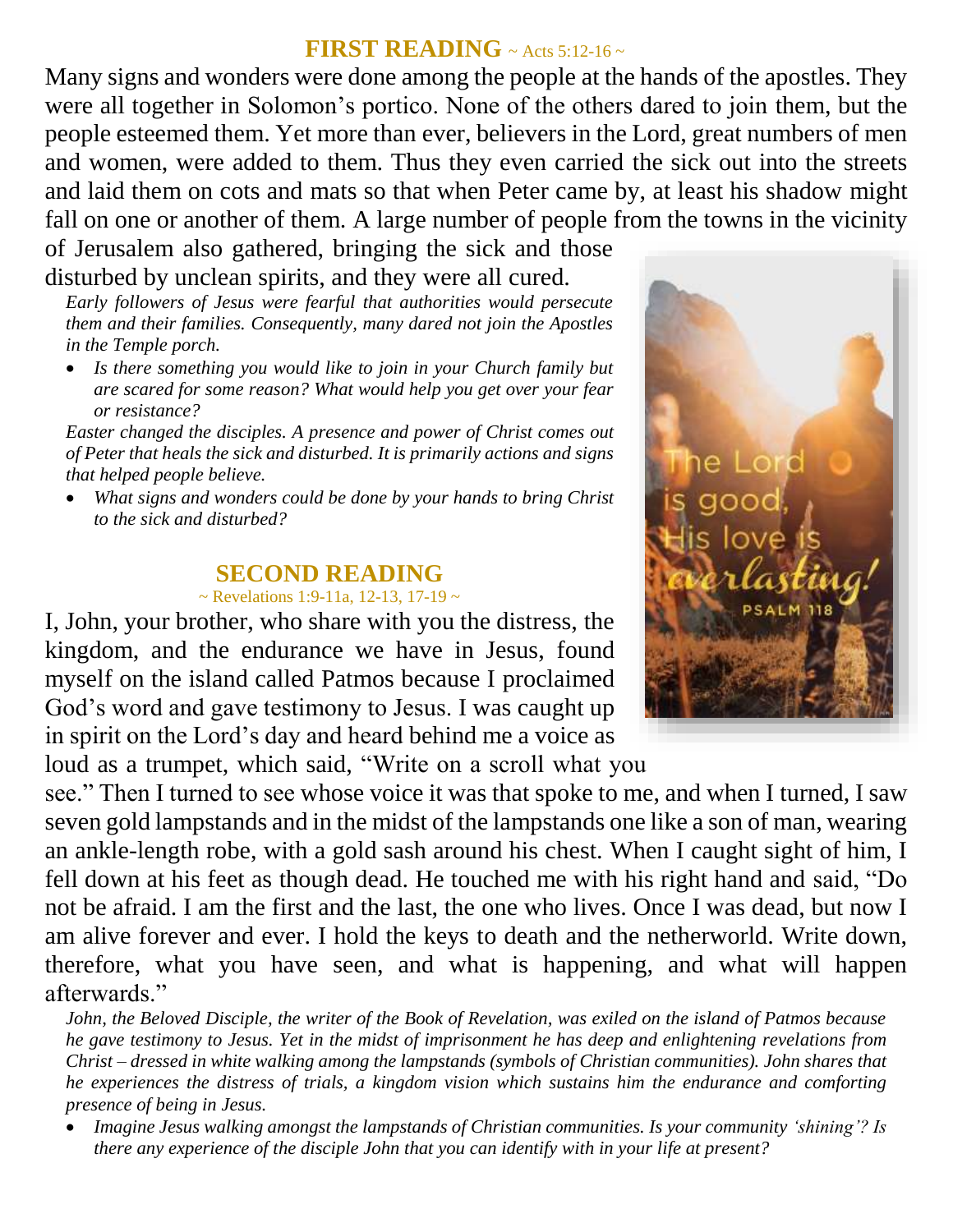#### **GOSPEL** ~ John 20:19-31 <sup>~</sup>

On the evening of that first day of the week, when the doors were locked, where the disciples were, for fear of the Jews, Jesus came and stood in their midst and said to them, "Peace be with you." When he had said this, he showed them his hands and his side. The disciples rejoiced when they saw the Lord. Jesus said to them again, "Peace be with you. As the Father has sent me, so I send you." And when he had said this, he breathed on them and said to them, "Receive the Holy Spirit. Whose sins you forgive are forgiven them, and whose sins you retain are retained." Thomas, called Didymus, one of the Twelve, was not with them when Jesus came. So the other disciples said to him, "We have seen the Lord." But he said to them, "Unless I see the mark of the nails in his hands and put my finger into the nail-marks and put my hand into his side, I will not believe." Now a week later his disciples were again inside and Thomas was with them. Jesus came, although the doors were locked, and stood in their midst and said, "Peace be with you." Then he said to Thomas, "Put your finger here and see my hands, and bring your hand and put it into my side, and do not be unbelieving, but believe." Thomas answered and said to him, "My Lord and my God!" Jesus said to him, "Have you come to believe because you have seen me? Blessed are those who have not seen and have believed." Now Jesus did many other signs in the presence of his disciples that are not written in this book. But these are written that you may come to believe that Jesus is the Christ, the Son of God, and that through this belief you may have life in his name.

*Fear was very real for the disciples of Jesus. If Jesus had been hunted and killed the same could be done with his followers. Violent persecution eventually changed toward another type of persecution. Converts from Judaism to Christianity would be disowned by family. A funeral service would even be held to cut a convert off from their family and community. These kinds of oppressive and violent discrimination experiences are still all too real in our world today.* 

 *Do you recognize as a Christian the calling to be living an alternative society, to witness to God's ways*  whatever the challenges? How does your life-style challenge the world? We also recall St Peter Chanel *today who experienced a violent death for being Christian. In what ways do you or your community stand in solidarity with victims of violence and oppression?*

*While other disciples had believed Pete, John, and Mary, Thomas refused and placed certain conditions on his belief. He needed Jesus to be very real for him. Jesus responded to Thomas' probing and questioning.* 

 *Do you identify with Thomas or know someone who is like Thomas? What is their/your question or source of unbelief? Ask Jesus for what you need from him. How could you be like Jesus for unbelievers and make faith real?*

*Peace is a special gift Jesus promises to his disciples. The disciples are afraid of the Jews and meet behind locked doors. Jesus repeats his words of peace twice. Peacefulness, as a gift of the spirits forgiveness and presence is to be characteristic of a disciples encounter with the world and the world with us.* 

*Can you say you are ʻat peace'?*

### **MEDITATION**

Do you know the joy of the resurrection? The Risen Lord Jesus revealed the glory of His resurrection to His disciples gradually and over a period of time. Even after the apostles saw the empty tomb and heard the reports of Jesus' appearance to the women,